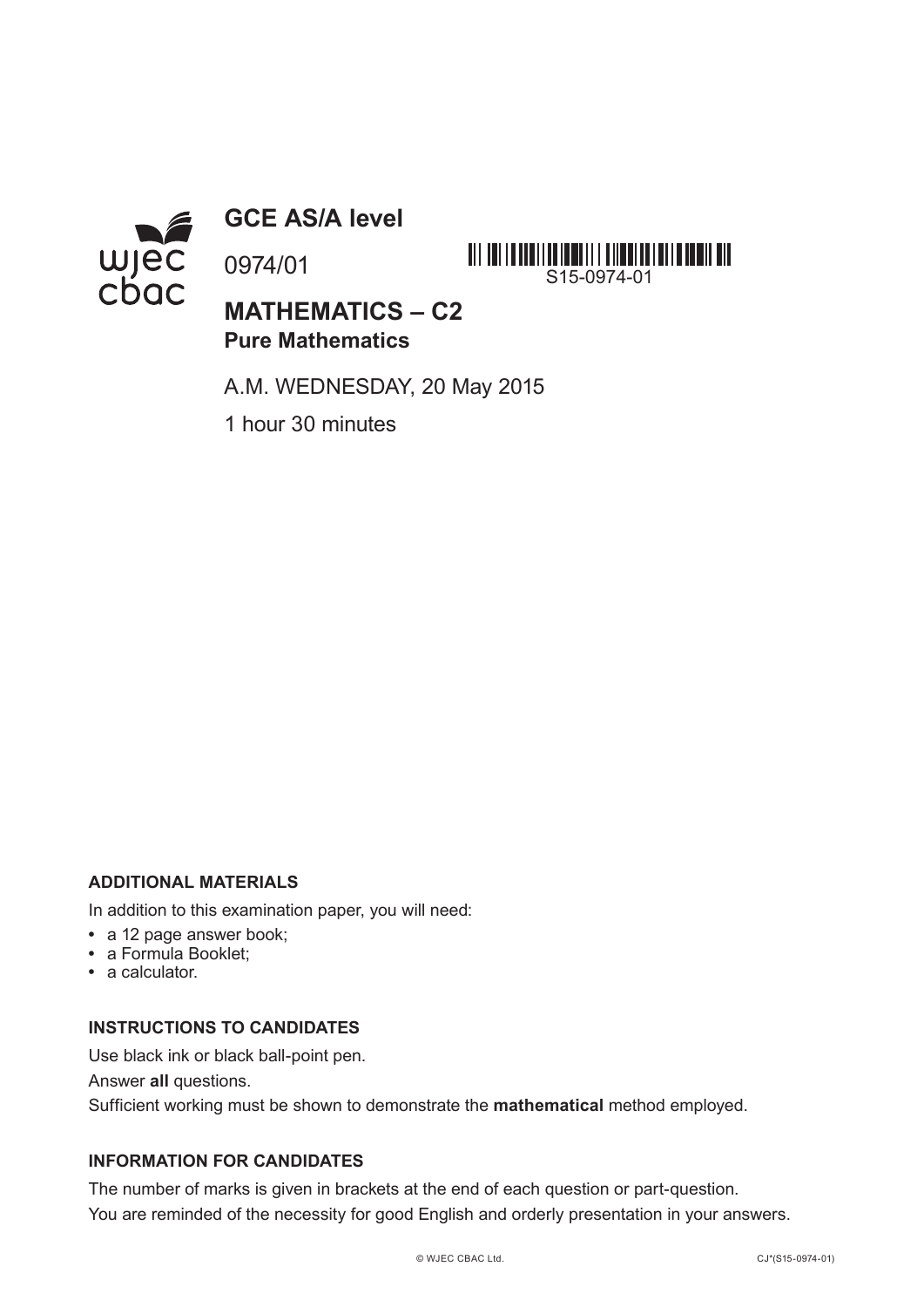**1.** Use the Trapezium Rule with five ordinates to find an approximate value for the integral

$$
\int_1^3 \frac{x}{10 - \sqrt{x}} dx.
$$

Show your working and give your answer correct to four decimal places. [4]

**2.** (a) Show that there is no angle  $\theta$  which satisfies the equation

$$
4\cos^2\theta - 2\sin^2\theta - \sin\theta + 8 = 0,
$$

giving a mathematical reason to explain how you came to your conclusion. [4]

(b) Find all values of x in the range 
$$
0^{\circ} \leq x \leq 180^{\circ}
$$
 satisfying  $\sin(2x - 75^{\circ}) = -0.515.$  [3]

- *(c)* Find all values of  $\phi$  in the range 0°  $\leq \phi \leq 180$ ° satisfying 4 tan  $\phi$  + 7 sin  $\phi$  = 0. [4]
- **3.** The triangle *ABC* is such that  $AB = 19$  cm,  $AC = 12$  cm and  $\widehat{ABC} = 25^\circ$ .
	- *(a)* Find the possible values of *ACB*. Give your answers correct to the nearest degree. [2]  $\hat{\mathbf{r}}$
	- *(b)* Given that *BAC* is an **acute** angle, find \$
		- (i) the size of *BAC*, giving your answer correct to the nearest degree,  $\hat{\lambda}$
		- (ii) the area of triangle *ABC*, giving your answer correct to two decimal places. [4]
- **4.** *(a)* The first term of an arithmetic series is 4 and the common difference is 6.
	- (i) Show that the *n*th term of the arithmetic series is  $6n 2$ .
	- (ii) The sum of the first  $n$  terms of this series is given by

 $S_n = 4 + 10 + \ldots + (6n - 8) + (6n - 2).$ 

Without using the formula for the sum of the first *n* terms of an arithmetic series, **prove** that

$$
S_n = n(3n + 1). \tag{4}
$$

- *(b)* The tenth term of another arithmetic series is four times the fifth term. The sum of the first fifteen terms of the series is 210.
	- (i) Find the first term and common difference of this arithmetic series.
	- (ii) Given that the *k*th term of the series is 200, find the value of *k*.

[6]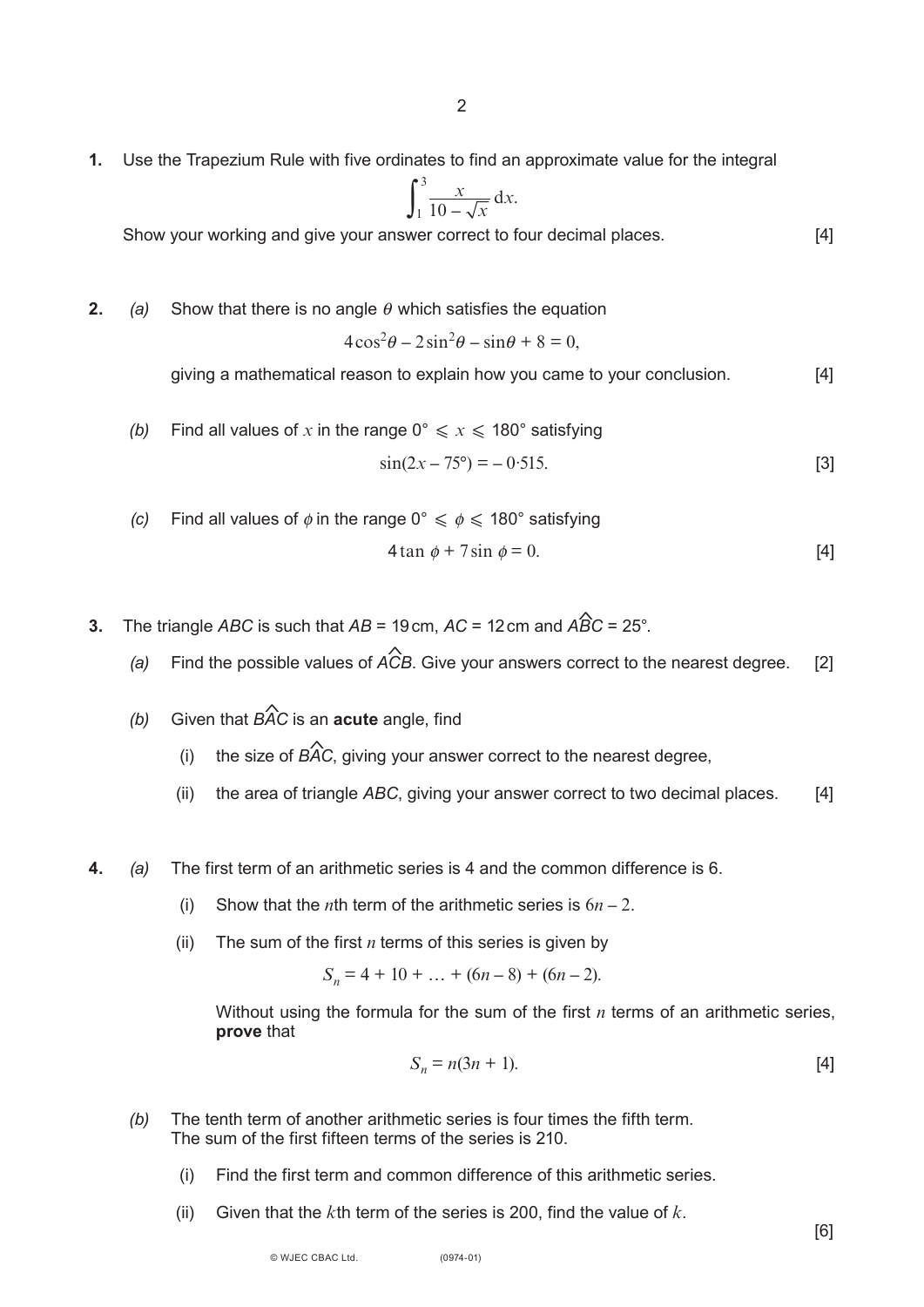- **5.** *(a)* The eighth and ninth terms of a geometric series are 576 and 2304 respectively. Find the fifth term of the geometric series.
	- *(b)* Another geometric series has first term *a* and common ratio *r*. The third term of this geometric series is 24. The sum of the second, third and fourth terms of the series is –56.
		- (i) Show that *r* satisfies the equation

$$
3r^2 + 10r + 3 = 0.
$$

(ii) Given that  $|r| < 1$ , find the value of *r* and the sum to infinity of the series.  $[8]$ 



The diagram shows a sketch of the curve  $y = 6 + 5x - x^2$  and the line  $y = 4x$ . The curve and the line intersect at the point *A* in the first quadrant and the curve intersects the *x*-axis at the points  $(-1, 0)$  and  $(6, 0)$ .

- (i) Showing your working, find the *x*-coordinate of *A*.
- (ii) Find the area of the shaded region. [9]

**7.** *(a)* Given that  $x > 0$ ,  $y > 0$ , show that

$$
\log_a\left(\frac{x}{y}\right) = \log_a x - \log_a y.
$$
 [3]

*(b)* Find all values of *x* satisfying the equation

$$
\log_a(6x^2 + 9x + 2) - \log_a x = 4\log_a 2.
$$
 [5]

# **TURN OVER**